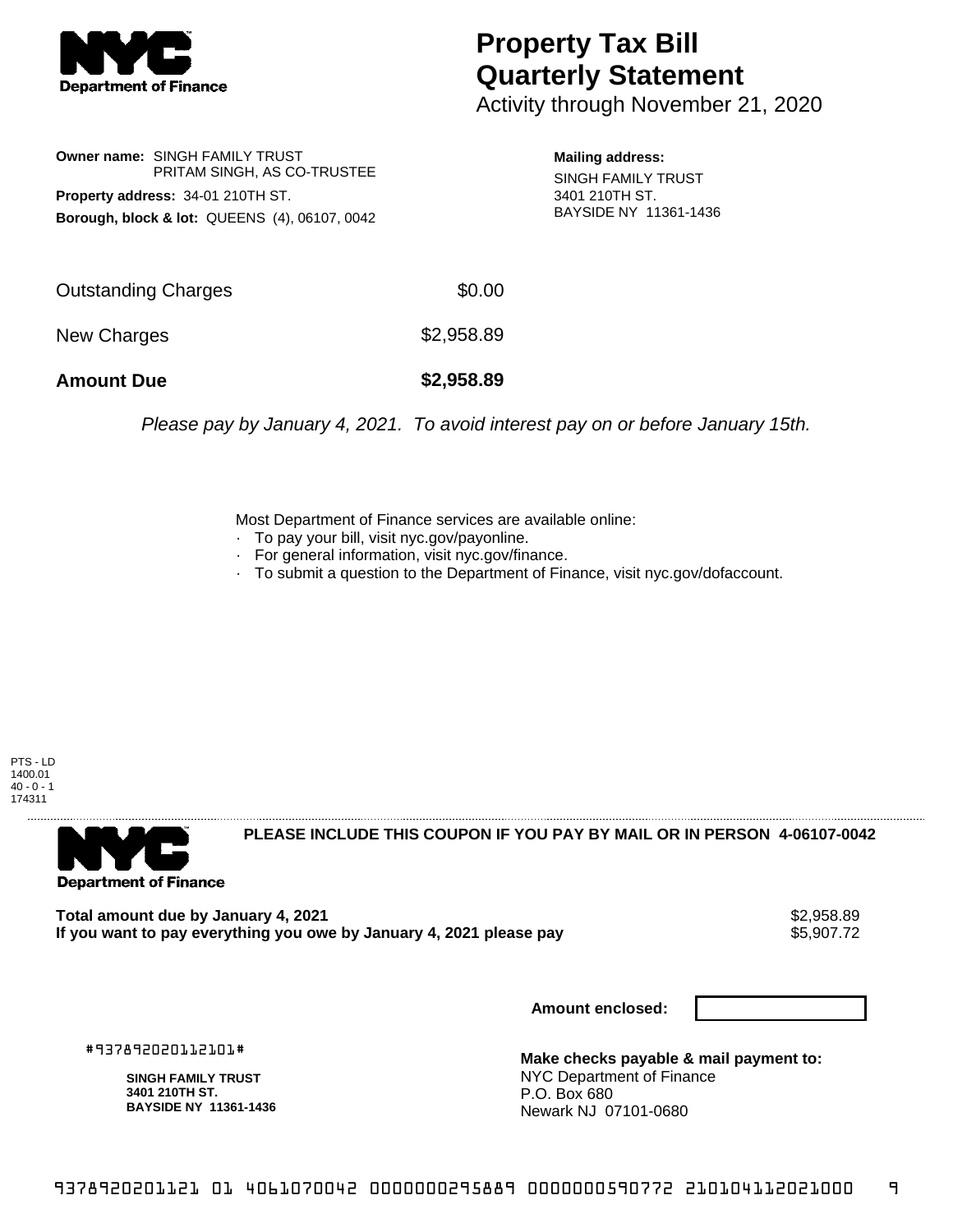

| <b>Billing Summary</b>                                                                                         | <b>Activity Date Due Date</b> | Amount        |
|----------------------------------------------------------------------------------------------------------------|-------------------------------|---------------|
| Outstanding charges including interest and payments                                                            |                               | \$0.00        |
| <b>Finance-Property Tax</b>                                                                                    | 01/01/2021                    | \$2,994.27    |
| <b>Adopted Tax Rate</b>                                                                                        |                               | $$-35.38$     |
| <b>Total amount due</b>                                                                                        |                               | \$2,958.89    |
| <b>Tax Year Charges Remaining</b>                                                                              | <b>Activity Date Due Date</b> | <b>Amount</b> |
| <b>Finance-Property Tax</b>                                                                                    | 04/01/2021                    | \$2,994.27    |
| <b>Adopted Tax Rate</b>                                                                                        |                               | $$-35.38$     |
| Total tax year charges remaining                                                                               |                               | \$2,958.89    |
| If you want to pay everything you owe by January 4, 2021 please pay                                            |                               | \$5,907.72    |
| If you pay everything you owe by January 4, 2021, you would save:                                              |                               | \$10.06       |
| How We Calculated Your Property Tax For July 1, 2020 Through June 30, 2021                                     |                               |               |
|                                                                                                                | Overall                       |               |
| Tax class 1 - Small Home, Less Than 4 Families                                                                 | <b>Tax Rate</b>               |               |
| Original tax rate billed                                                                                       | 21.1670%                      |               |
| New Tax rate                                                                                                   | 21.0450%                      |               |
| Estimated Market Value \$1,178,000                                                                             |                               |               |
|                                                                                                                |                               | <b>Taxes</b>  |
| <b>Billable Assessed Value</b>                                                                                 | \$57,982                      |               |
| <b>Taxable Value</b>                                                                                           | \$57,982 x 21.0450%           |               |
| <b>Tax Before Abatements and STAR</b>                                                                          | \$12,202.32                   | \$12,202.32   |
| Basic Star - School Tax Relief                                                                                 | $$-1,410.00$                  | $$-296.00**$  |
| Annual property tax                                                                                            |                               | \$11,906.32   |
| Original property tax billed in June 2020                                                                      |                               | \$11,977.08   |
| Change In Property Tax Bill Based On New Tax Rate                                                              |                               | $$-70.76$     |
| ** This is your NYS STAR tax savings. For more information, please visit us at nyc.gov/finance or contact 311. |                               |               |

Please call 311 to speak to a representative to make a property tax payment by telephone.

## **Home banking payment instructions:**

- 1. **Log** into your bank or online bill pay website.
- 2. **Add** the new payee: NYC DOF Property Tax. Enter your account number, which is your boro, block and lot, as it appears here: 4-06107-0042 . You may also need to enter the address for the Department of Finance. The address is P.O. Box 680, Newark NJ 07101-0680.
- 3. **Schedule** your online payment using your checking or savings account.

## **Did Your Mailing Address Change?**

If so, please visit us at **nyc.gov/changemailingaddress** or call **311.**

When you provide a check as payment, you authorize us either to use information from your check to make a one-time electronic fund transfer from your account or to process the payment as a check transaction.